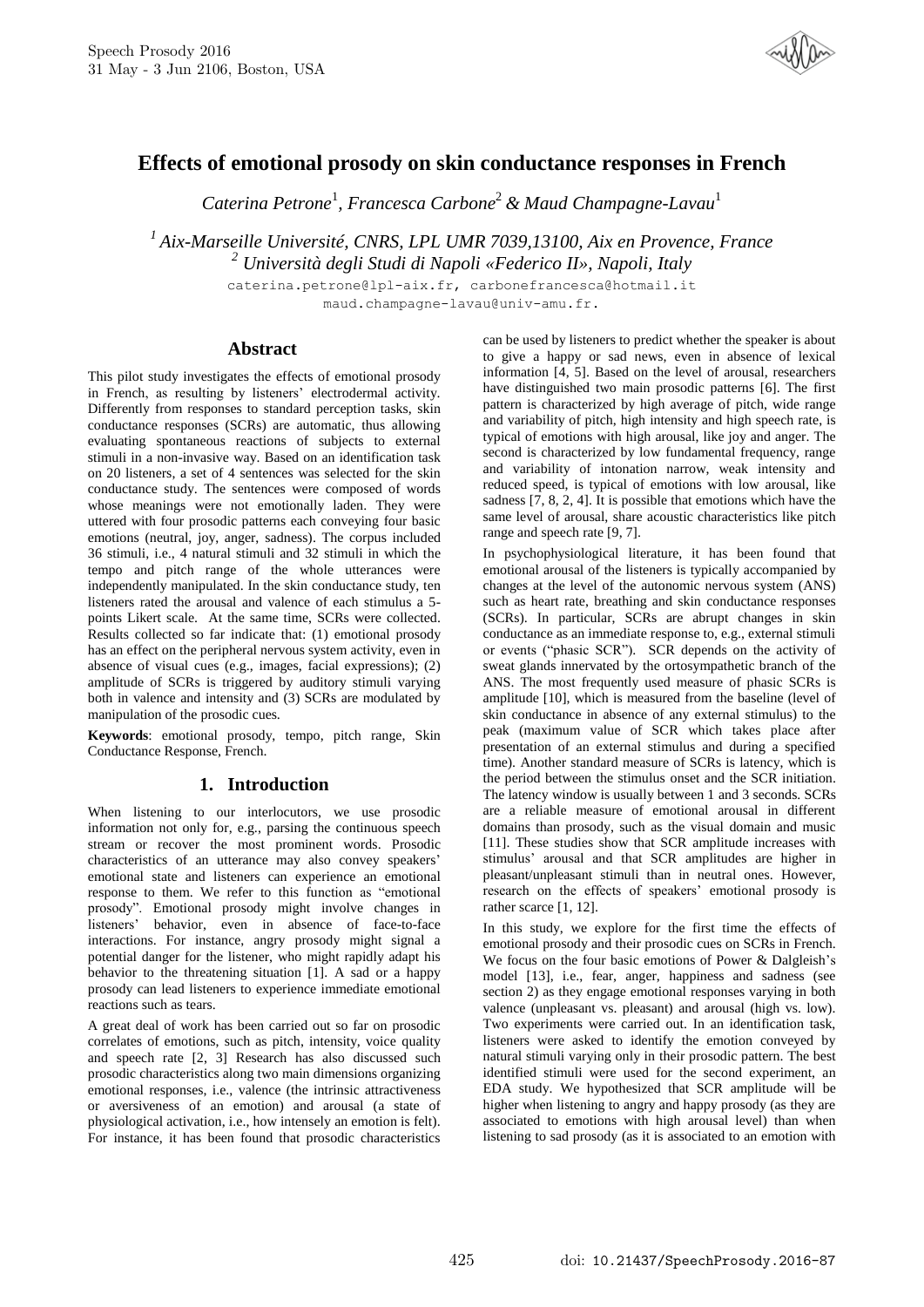low arousal level). A secondary aim of this experiment is to explore the contribution of tempo (in terms of speech rate) and pitch range on SCRs. The relevance of these two acoustic parameters is verified by their independent manipulation. We expect higher SCRs amplitude as a reaction to enhancement of both cues.

# **2. Methods**

The stimuli used in the physiological experiment were selected from a small database of natural utterances produced by two French native speakers. The selection was based on the results of an identification task which was conducted prior to the skin conductance study.

#### **2.1. Identification task**

This study helped in the selection of the material. Listeners had to identify sentences produced with different emotional prosodic patterns in a forced choice task.

#### *2.1.1. Corpus*

The material was recorded in the anechoic room of the *Laboratoire Parole et Langage* (LPL). Two native female speakers of Southern French, i.e., a phonetician with a long training on prosody (Speaker 1) and a professional actress (Speaker 2) produced 3 sets of utterances composed of words whose meanings were not emotionally laden (e.g., set 1: *Amélie a lu la lettre*, "Amélie read the letter", set 2: *Denise va parler avec lui*, "Denise is going to speak with him"; set 3: *Vincent va venir ici* "Vincent is coming here"). Speakers produced them in a way that they intended to convey 6 emotions by means of prosodic variation (fear, joy, sadness, anger, surprise and neutral state). Sentences uttered with a neutral prosody served as a reference production for each speaker. Utterances conveying surprise were inserted as fillers to balance the number of positive and negative emotions, but they were not considered for the skin conductance study because produced with a different sentence type (incredulity questions). Each target utterance was preceded by an appropriate context aimed at eliciting the 6 emotions on the target sentences. Speakers read silently the contexts and then uttered the target sentences. In total, we collected 36 sentences (3 sets X 2 speakers X 6 emotions).

## *2.1.2. Procedure*

Twenty native speakers of Southern French (10 F and 10 M), aged 20-50 y.o., were recruited for the experiment. They had to decide on the emotion conveyed by the speaker by pressing one of six keyboard buttons corresponding to the list of the six emotions appearing on the computer screen. The auditory stimuli were played from a laptop through the software PERCEVAL [14]. Each stimulus was heard one times in 3 randomized blocks. The statistical analysis was performed on 720 obs. (20 listeners \* 36 sentences). It included a series of logit models with mixed effects, in which the factors EMOTION (6 levels: neutral, happy, angry, sad, afraid), SET (3 levels: set1 "Amélie", set2 "Denise", set3 "Vincent") and SPEAKER (2 levels: speaker1, speaker2) were the fixed factors and LISTENER was the random intercept. Likelihoodratio tests were run comparing full models (e.g., which contained a fixed factor) with simpler ones (e.g., without that factor). This allowed estimating the main effects of the factors. The cutoff for significance is  $p < 0.05$ .

### *2.1.3. Results*

The histograms show the perception of correct identification (y-axis) by the six emotions (x-axis), split by sentence set and speaker. Globally, emotions were relatively well identified both when uttered by Speaker 1 (mean across emotions and sentence sets:  $64.4\%$ ) and by Speaker 2 (mean:  $60.5\%$ ). However, there is strong variation in listeners' identification scores for each speaker across emotions and sentence sets. A series of likelihood ratio tests showed that dropping out the factor EMOTION ( $\chi^2$ = 212.12, p < .001), SPEAKER ( $\chi^2$ = 53.16, p < .001), SET ( $\chi^2$  = 172.41, p < .001) as well as their interactions ( $\chi^2$  = 149.59, p < .001) led to a significant decrease in model fitting, confirming significant main effects and interactions among the fixed factors. Sentences with neutral prosody were better identified for Speaker 1 (76.6%) than for Speaker 2 (58.3%) across sentence sets. The correct identification of neutral prosody was a crucial criterion to choose utterances by Speaker 1 for the skin conductance study. Indeed, the maximal amplitude of the SCR elicited by the other emotions is expected to be higher in comparison of that elicited by neutral prosody. For Speaker 1, SET 2 (based on the utterance *Denise va parler avec lui*) was the best identified sentence set. Hence, it was chosen as base for the corpus employed for the skin conductance study experiment. From this set, we discarded the stimulus uttered with fear, since listeners were not able to safely identify the intended emotion. To sum up, we selected 4 utterances from the SET2 and uttered by Speaker 1. These utterances were produced with angry, happy, sad and neutral prosody. The pitch range and duration of these stimuli is illustrated in Table 1.



Figure 1. *Participant's responses for utterances produced by speaker1 (top) and speaker2 (bottom), split by sentence set and emotion.*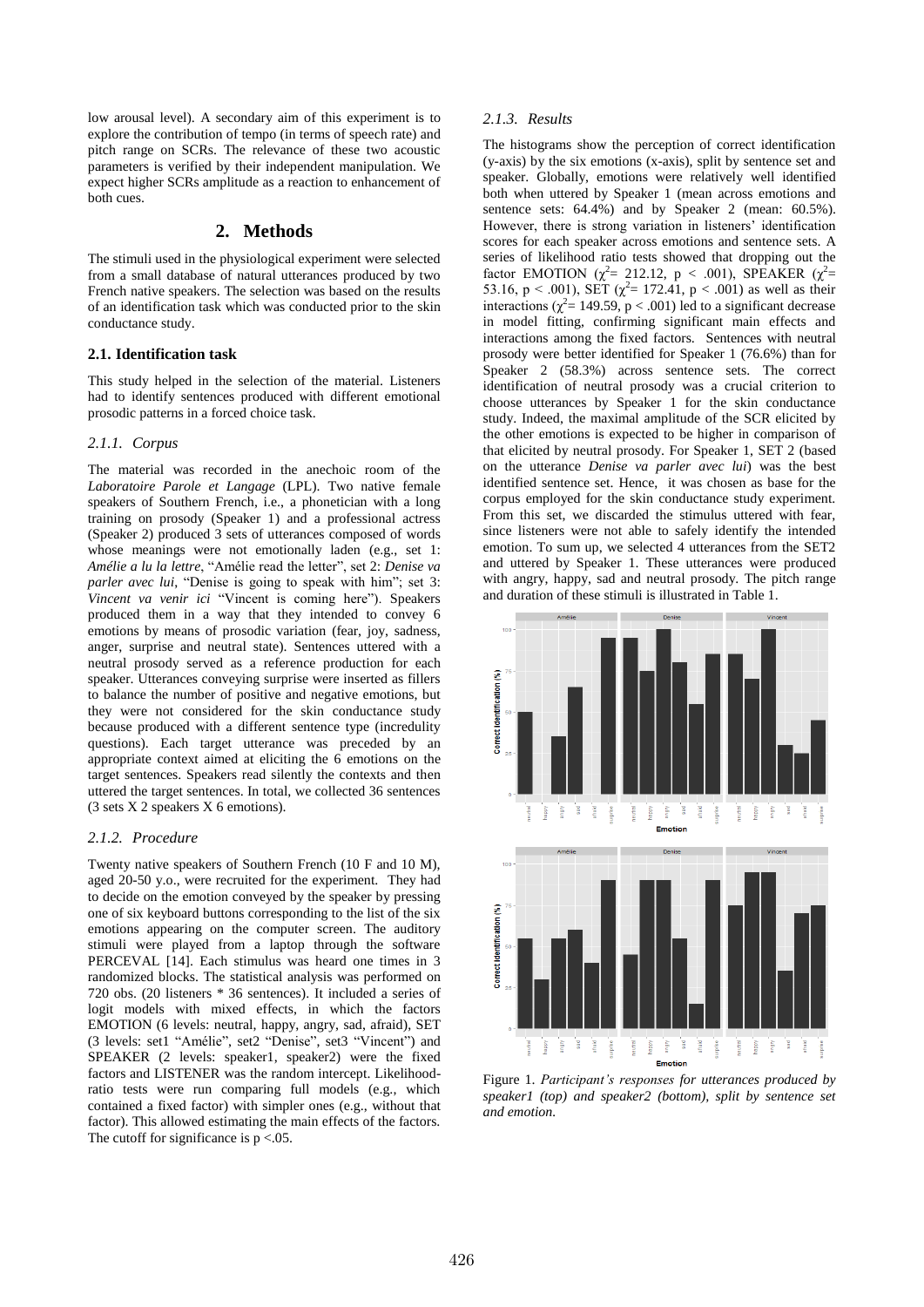Table 1: *Prosodic correlates of sentence "Denise va parler avec lui" uttered by phonetician.*

|           |       | Emotion F0 range (st) Sentence duration (ms) |
|-----------|-------|----------------------------------------------|
| tristesse | 5.2   | 155                                          |
| neutre    | 10.7  | 143                                          |
| Joie      | 10.6  | 145                                          |
| colère    | 11.07 | 118                                          |

#### **2.2. Skin Conductance Response (SCR)**

The goal of this experiment is to determine whether different emotional prosodies trigger SCRs in absence of visual cues. A preliminary analysis of the effects of speech rate and pitch range on peripheral autonomic responses is also offered.

### *2.2.1. Corpus*

The corpus included 36 stimuli, i.e., 4 natural utterances and 32 stimuli in which the tempo and pitch range of the whole utterances were independently manipulated. This low number of stimuli minimized possible habituation effects, which are known to reduce SCRs [15]. All manipulations were done by means of Praat [16] In particular, we modified: 1) only tempo (fast, normal, slow); 2) only pitch range (expanded, normal, reduced) 3) and both tempo and pitch range (resulting in four combinations). Stimuli with normal tempo and normal pitch range corresponded to the natural utterances. For tempo manipulations, we first calculated the difference between the natural utterances with the longest (which corresponded to the stimulus with sad prosody) and the shortest duration (which corresponded to the stimulus with angry prosody). This difference is 37 ms. Hence, we got for each utterance a factor to increase tempo by adding 40 ms from the duration of the natural utterances divided by the duration of natural utterances. We then performed the same manipulations to reduce tempo by subtracting 40 ms from the duration of natural utterances divided by the duration of natural utterances.

For pitch, we either increased or decreased the pitch range of each utterance by 3 st. This criterion was chosen for two reasons. First, by trying to applying higher values than 3st, we changed the phonological make up of the sentences, thus resulting in unnatural sounding stimuli. Also, this value is midway between the highest (angry: 11.07 st) and the lowest pitch range (sad: 5.2 st) in the natural utterances.

# *2.2.2. Procedure*

Twenty native speakers of Southern French (16 F and 4 M), aged 20-50 y.o., who did not participate in the identification task, were recruited. They were asked to listen to the stimuli and to rate the arousal and valence of each stimulus on a 5 points Likert scale. Values ranged from 1 to 5 (with 1 meaning "very weak" and 5 "very strong" on the arousal scale; and with 1 meaning "very unpleasant" and 5 "very pleasant" on the valence scale). Sound presentation and rating task were accomplished through *Eprime 2.0*. [17]. At the same time, SCRs were recorded by means of the *Biopac MP36R* system and *Acqknowledge software 4.4* [18]. Evoked SCR were recorded with electrodes on the volar surface of the medial and distal phalanges of the fingers on the non-dominant hand. The experiment was run in a silent room and we asked the listeners to sit in a comfortable chair and to put on professional headphones. A short training session preceded the experiment, in which the listeners had to rate 3 unrelated utterances. Listeners signed an informed consent form before the experiment.

#### *2.2.3. Results*

We report here preliminary results on ten listeners. The analysis of the remaining ten listeners is still in progress. Fig. 2 shows mean values of arousal (x-axis) and valence (y-axis) for the natural utterances, as rated by our listeners. Utterances with angry and happy prosody were rated more intense than utterances with neutral and sad prosody in the scale of arousal. In contrast, utterances with neutral and sad prosody were judged more pleasant than the one with angry prosody, while happy prosody had the highest score on the valence scale.



Figure 2. *Mean values of the rating task for the natural stimuli*.

Concerning SCRs, Fig. 3 and Fig. 4 show the amplitude and latency values for the natural stimuli split by emotion. Utterances with angry, happy and sad prosody triggered higher amplitude than the utterance with neutral prosody. The highest amplitude is associated with sad prosody, suggesting that valence plays a major role compared to arousal. Moreover, latency values are lower for angry prosody, meaning that this emotion entails a faster SCR response than the other emotions.



Figures 3-4. *Means and standard error for SCR amplitude (top) and latency (bottom) for the four natural utterances.*

The results described so far indicate that listeners have different peripheral responses on emotional prosody, but are these responses modulated by changes in the acoustic parameters of emotional prosody? Although we do not have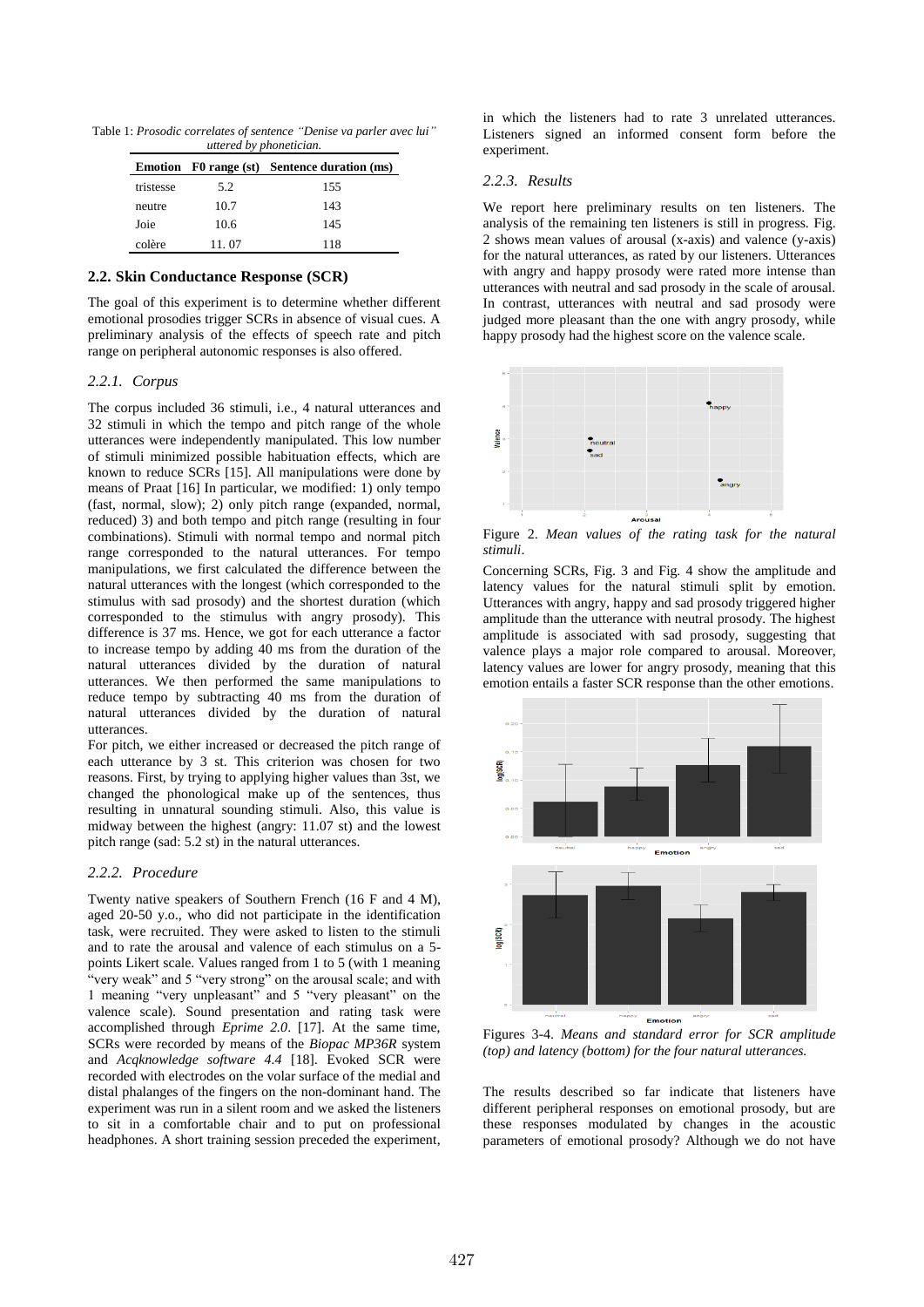yet quantitative robust analyses, graphical exploration suggests that SCRs are sensitive to both tempo and pitch range manipulations. These results are illustrated in Fig. 5.



Figure 5. *Means and standard error for SCR amplitude (top) and latency (down) split by tempo (top) and pitch (down) manipulations. Data are collapsed across emotions.*

At a normal pitch range, we found higher SCR amplitude in stimuli with either fast or slow tempo than in stimuli with normal tempo. The SCR amplitude progressively increases when normal or slow tempo is combined with expanded or reduced pitch, with stimuli characterized by fast tempo and reduced pitch triggering the highest SCR amplitude value. An interaction between tempo and pitch range emerges for utterances with fast tempo, since reduced pitch triggers lower amplitude compared with normal pitch.

### **3. Discussion**

Concerning the rating task, we found that that angry and happy prosody are rated more intense and less pleasant, while neutral and sad prosody were considered more pleasant but less intense. This is in line with e.g., literature on music perception [19]. As for the EDA study, we don't have yet quantitative robust analyses (the results so far are based only on ten listeners) which allow to draw conclusions. However, graphical exploration already suggests that skin conductance responses are sensitive measures of emotions induced by prosody. SCRs were in fact triggered in absence of any other verbal (e.g., emotionally laden words) and non-verbal (e.g., facial expressions) cues. Prosody could induce skin conductance responses depending on the underlying dimensions of emotions, i.e., valence and arousal. Specifically, sad, angry and happy prosody induced higher SCR amplitudes than neutral prosody, which was our baseline condition. The fact that sad and angry prosodies activated higher SCRs than happy prosody is quite surprising, since literature on music perception [e.g., 19], reported that emotions with high arousal level (happiness and anger) have a major impact on SCRs than emotions with low arousal level (sadness). Our preliminary result might be interpreted with respect to the study by Balconi on perception of affective pictures [21], who focused on anger and fear vs. happiness and connected this to "significance they have for the subjects' safeguard". He found higher SCR amplitude for visual stimuli with low valence (unpleasant pictures) than for stimuli with high valence (pleasant pictures) whatever the intensity of the stimuli. Moreover, we found an effect of the manipulation of the acoustic parameters on listeners' electrodermal activity. Speeding/slowing speech rate and expanding/reducing pitch range generally increased the SCR peak. The effect was visible when speech rate and pitch range were presented both as single or combined manipulated cues. Interactions between these two cues are also possible, in that stimuli with fast speech and reduced pitch range showed lower SCR amplitude than the unmanipulated counterparts. Moreover, SCR latency values are lower for angry prosody, meaning that this emotion entails a faster SCR response than the other emotions. Though latency is a standard measure of SCRs, few studies have investigated the changes of SCR latency in relation to emotional dimensions. [19] found that there are no differences in SCR latencies when listeners are exposed to visual stimuli varying in valence, such as pleasant vs. unpleasant images. As far as we know, there are no studies on SCR latency in connection with arousal. There are at least two possible explanations to our results. First, anger is the negative emotion with the highest arousal. From both a phylogenetic and ontogenetic standpoint, angry prosody is of primary importance because it might signal a potential danger for the listeners. Listeners' rapid physiological adaptation is required to support rapid action preparation for the purpose of their own safeguard. Hence, it is possible that stimuli with angry prosody captured the highest degree of attention by the listeners. This might be independent of the involvement of voluntary processes, since SCRs are automatic. A second hypothesis concerns the phonetic and phonological aspects of the stimuli. It might be possible that stimuli uttered with angry prosody contained salient acoustic changes in pitch/rhythm (such as high pitch excursions or modulations in the durational patterns) or specific intonation contours (in terms, e.g., of number and type of pitch accents). Thus intrinsic prosodic properties might have drawn listeners' attention to stimuli with angry prosody compared to the other stimuli. Future experiments might help in deciding among these two hypotheses. For instance, the first hypothesis could be addressed by comparing different auditory stimuli signaling emotions with same arousal and valence as anger, such as fear. We should expect in fact similar SCRs latencies in both emotions. The second hypothesis might be addressed through a study in which the prosodic contour is more strictly controlled and acoustic variations in the signal are statistically correlated with SCRs. It is supposed that salient acoustic variations should affect SCR latency independent of the type of emotion.

Finally, we would like to point out that this study has shown for the first time the effects of different emotional prosodies and prosodic cues on peripheral autonomic system. Hence, we suggest that skin conductance responses are a valid methodology to investigate psychophysiological effects of emotional prosody. Differently from verbal activity, electrodermal activity is automatic, which allows evaluating listeners' spontaneous reactions to external stimuli in absence of voluntary processes. Moreover, this technique is noninvasive which is another possible advantage compared to methods which directly evaluate brain activity. Hence, it might be easily applied to larger samples of subjects and across different populations, e.g., to study the effects of emotional prosody on patients with disorders of emotional experience.

# **4. Acknowledgements**

We thank Daniel Hirst for technical help with Praat. This study is also supported by a grant of the Agence Nationale de la Recherche (ANR 107923) to the first author and by an Erasmus Placement grant for mobility offered by Pr. F.M. Dovetto (University of Naples) to the second author.